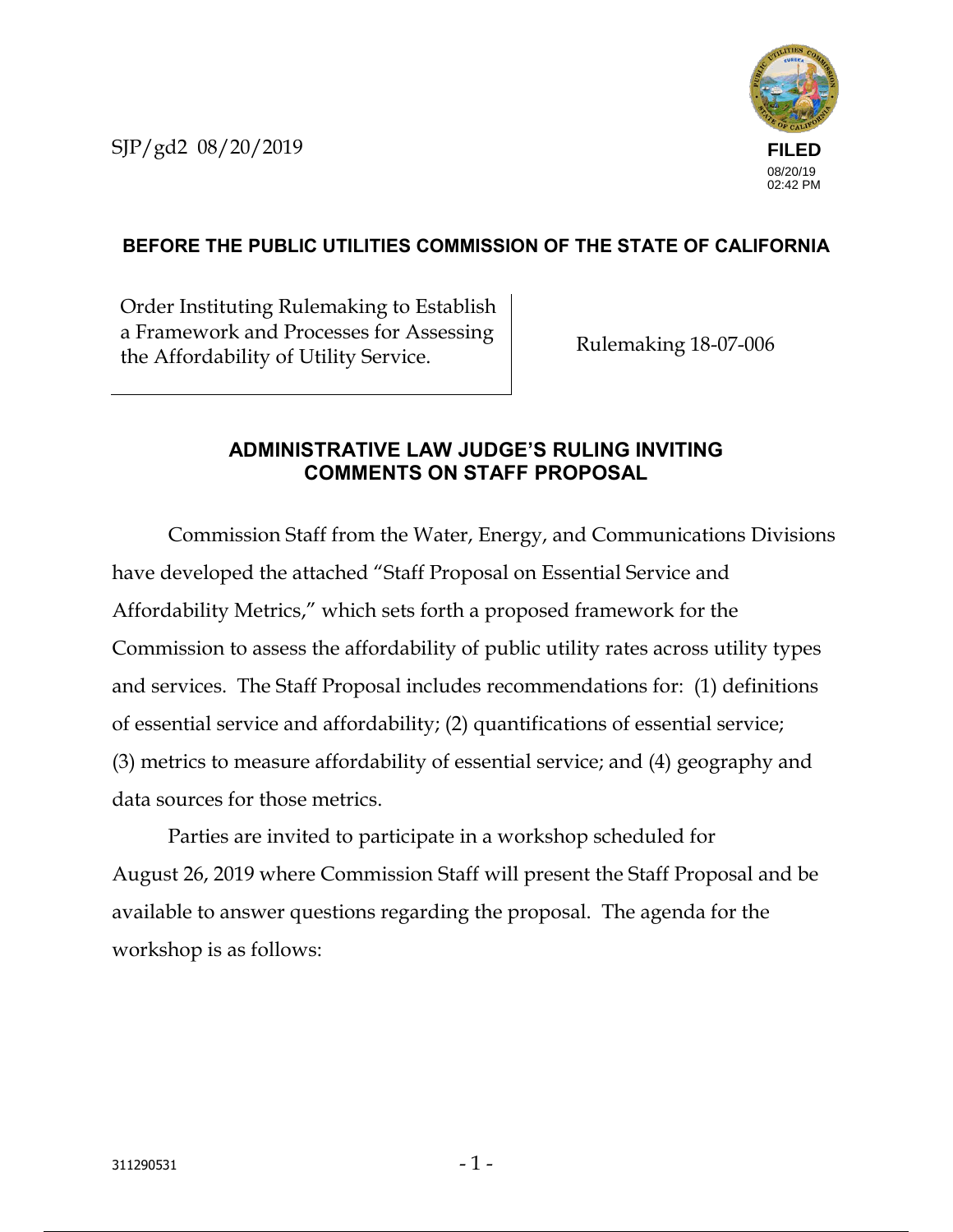| <b>TIME</b>            | <b>EVENT</b>                                             |
|------------------------|----------------------------------------------------------|
| 10:00 am to 10:05 am   | <b>Opening/Safety Announcement</b>                       |
| 10:05 am to 12:00 Noon | Staff Proposal (presented by<br><b>Commission Staff)</b> |
| 12:00 Noon to 1:00 pm  | <b>Break</b>                                             |
| 1:00 pm to 3:45 pm     | Q&A (facilitated by Commission Staff)                    |
| $3:45$ pm to $4:00$ pm | <b>Concluding Remarks</b>                                |

Parties are also invited to submit written comments on the Staff Proposal, which may address any issues relevant to the proposal, including the following questions:

1. Do the proposed affordability metrics adequately assess affordability?

If not, how should the metrics be changed?

2. Are the proposed sources of data for household-level information acceptable for constructing affordability metrics?

If not, what sources would be more appropriate, and why?

3. What regulatory, operational, and/or resource considerations might be necessary to effectively implement affordability metrics?

How should the Commission monitor and track affordability on a recurring basis, outside of specific proceedings?

- 4. When and how should affordability metrics be utilized in Commission decisions and program implementation?
	- a. How should the Commission use or interpret the resulting values from affordability metrics in proceedings?
	- b. How should the Commission use affordability metrics to prioritize or design ratepayer programs?